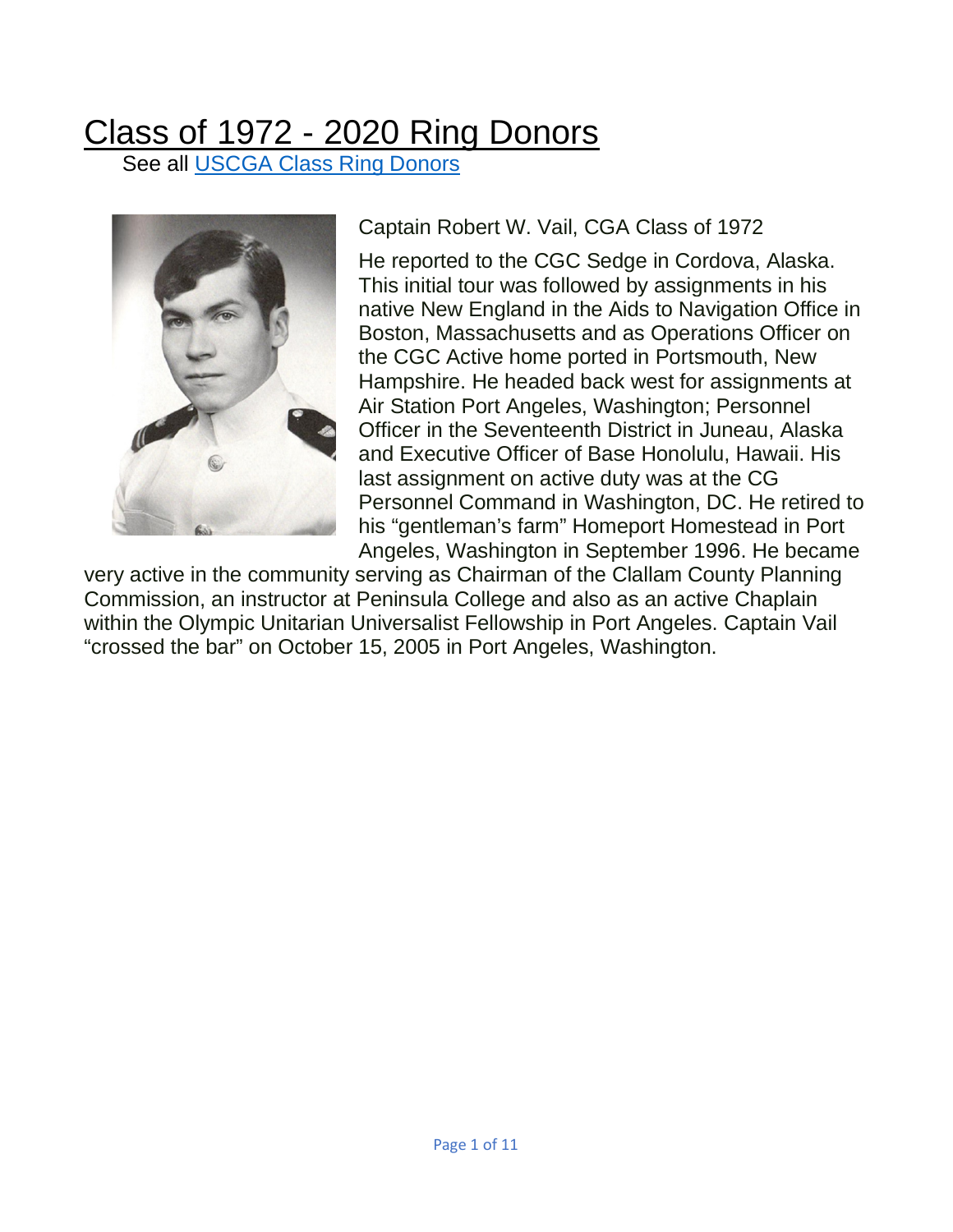

## CAPT Bienvenido Abiles, USCG (Ret), Class of 1972

On 12 November 1949 Ben was born in Urdaneta, Pangasinan, Republlic of Philippines. In 1968 he graduated from Queen Anne HS, Seattle, WA and entered the USCGA in June 1968. On June 6, 1972 he graduated the USCGA, commission Ensign. USCG Assignments include 1972 USCGA Academy, Summer Ensign, Commandant of Cadets Staff; 1972-1973, USCGC Northwind, Seattle, WA Deck Watch Officer; 1973-1975, USCG Group OTP/PSSTA Seattle, Dangerous Cargo Officer; 1975-1977, Station Pago Pago, American Samoa, Commanding Officer; 1977-1980, CCGDEight, New Orleans, LA District Recruiting Officer; 1980-1981, Arizona State University, Tempe, AZ, MBA in Finance; 1982-1985, CCGD Five, Portsmouth, VA District Budget Officer; 1985-1987, DEPGRUCOM/GRUCOM Sault Ste. Marie, Ml Executive Officer and Commanding Officer; 1987-1990, USCGA Associate Director of Admissions; 1991-1994, Group Sandy Hook, NJ, Group Commander; 1994-1997, Integrated Support

Command, Kodiak, AK, Commanding Officer; 1997-2000, USCG(G-WTL), Chief, Office of Leadership and Diversity. His personal awards include: CG Meritorious Service Medals with two gold stars, CG Commendation Medal with "O" device with gold star, CG Achievement Medal, CG Meritorious Team Commendation with four gold stars, CG Bicentennial Unit Commendation, National Defense Medal with bronze star, Humanitarian Service Medal, CG Special Operations Service Ribbon, CG Sea Service Ribbon, DOT Secretary's Award for Meritorious Achievement with Silver Medal, CG Expert Rifleman, CG Expert Pistol, Antarctic Service Medal, Arctic Service Medal. He was also the recipient of the Alex Haley Award for unit family publication "The Group Scoop" while assigned as Deputy Group Commander in Sault Ste. Marie. Ben is married with four children and eight grandchildren. He lives in Kissimmee, FL, mainly enjoying retirement, but also working as a real estate agent.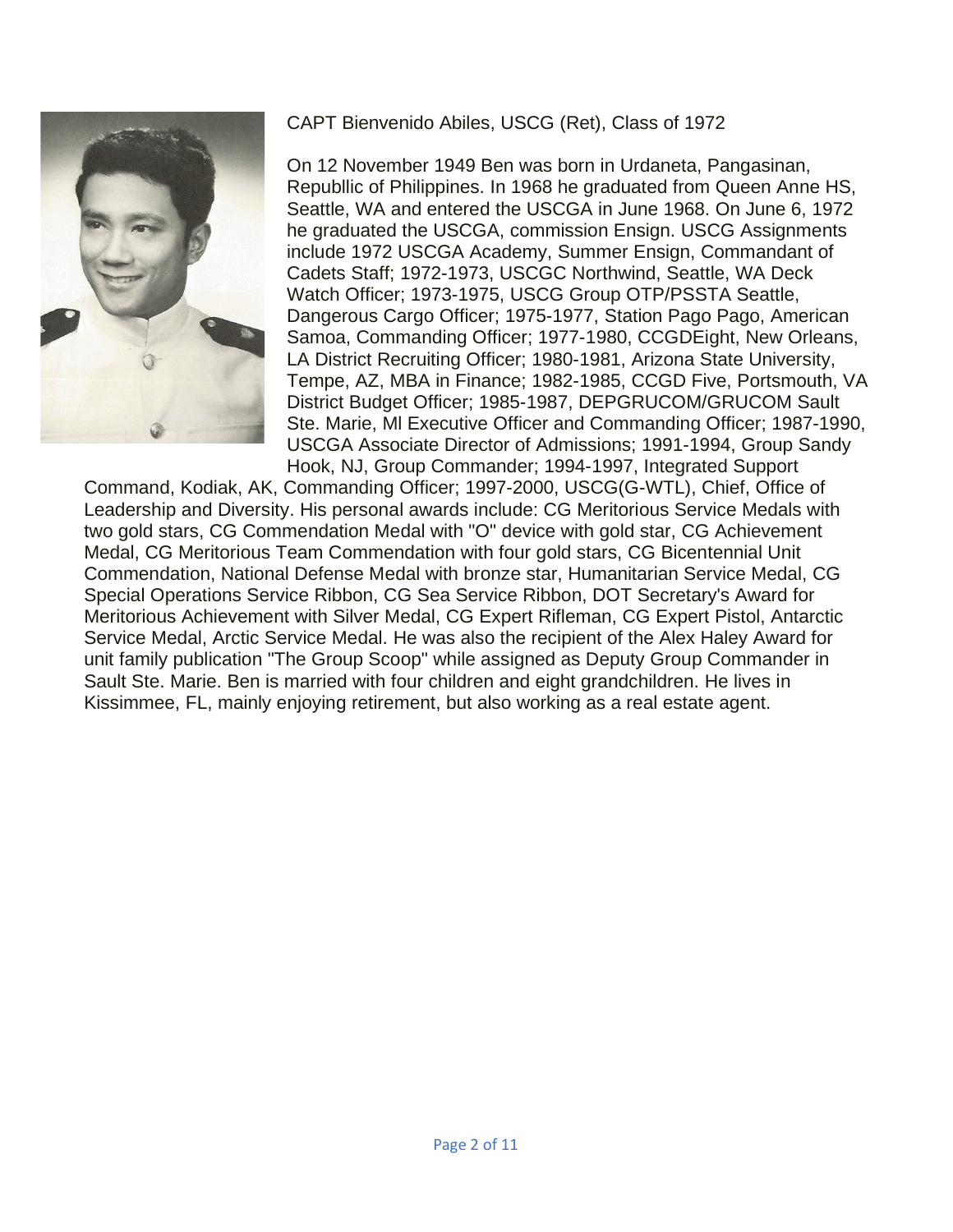

Mr. Timothy C. Healey, Class of 1972

Mr. Healey's career included a Student Engineer assignment on the BOUTWELL (WHEC 719) in Boston, Assistant Engineer/Damage Control Assistant on the BIBB (WHEC 31) in New Bedford, Marine Inspection and Investigation at Marine Safety Office San Francisco as a Boiler and Hull Inspector, the Merchant Vessel Inspection Division within the Office of Marine Safety at Coast Guard Headquarters including participation at the International Maritime Organization in London, Chief of Investigation and later Resident Inspector at Marine Safety Office Baltimore, and concluded back in in the Office of Maine Safety at Coast Guard Headquarters implementing new regulatory mandates of the Oil Pollution Act of 1990. During his time in San Francisco, he earned an MBA (Transportation & Logistics) at Golden Gate University. Following retirement, Mr.

Healey was the Assistant Chief, Vessel Inspection at International Registries (IRI) in Virginia, overseeing the inspections of approximately 1,000 Liberian ships throughout the Americas and Pacific Tim. Mr. Healey left IRI and relocated to the Hartford, Connecticut area in 1994, where he joined The Hartford Steam Boiler inspection & Insurance Company (HSB) to provide workplace safety support for their nearly 500 boiler inspectors nationwide. During this time, he formalized their safety and training programs, held leadership positions on several national consensus standards committees related to fall protection, confined space entry and transportation safety, and received numerous safety awards. He retired as HSB's Director of Safety in 2018. He continues his transportation safety interests with active participation in motor vehicle driver performance improvement forums and is an on-track/in-car coach for teen and adult drivers.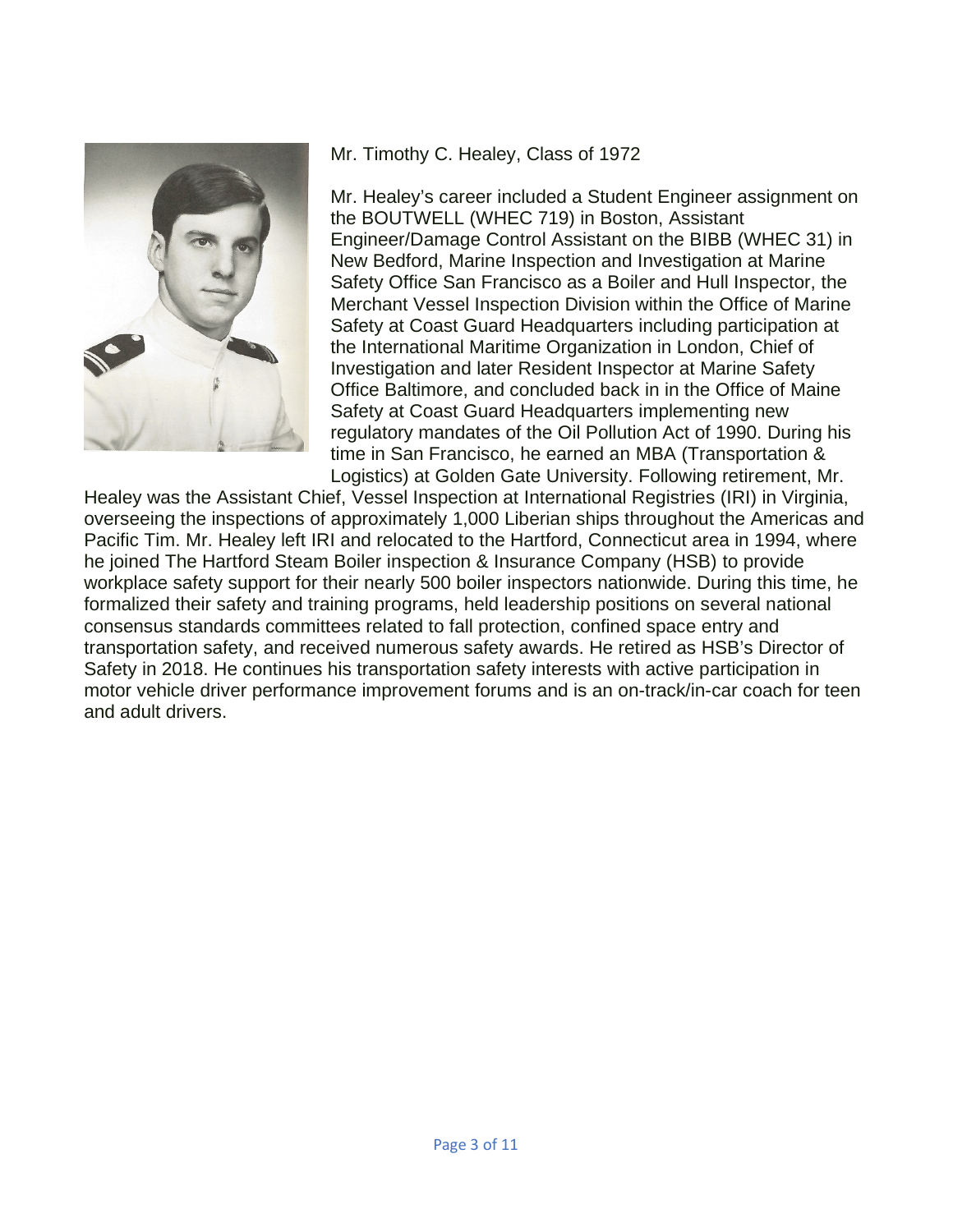

Cadet 3/c James B. Kehoe, Class of 1972

Cadet Kehoe was born in Pittsburgh, PA on 30 March 1950 and Crossed the Bar 6 August 1969. Jim is a classmate to all in the Coast Guard Academy Class of 1972. Entering the Academy 24 June 1968, he weathered the storm of SWAB summer and became a member of the Corps and Foxtrot Company during his 4th class year. His 3rd class summer cruise was aboard CGC Mackinaw. Near the end of that cruise, the ship was moored in her homeport of Cheboygan, MI. While on liberty, Jimmy was swimming with some classmates in the river nearby the ship when somehow he got caught in the river current and tragically drowned. Jim is remembered for being thoughtful and always

kind to us all. James B. Kehoe Forever a Classmate and always remembered. A ring was anonymously donated by a member of the Class of 1972 in memory of 3/c Kehoe.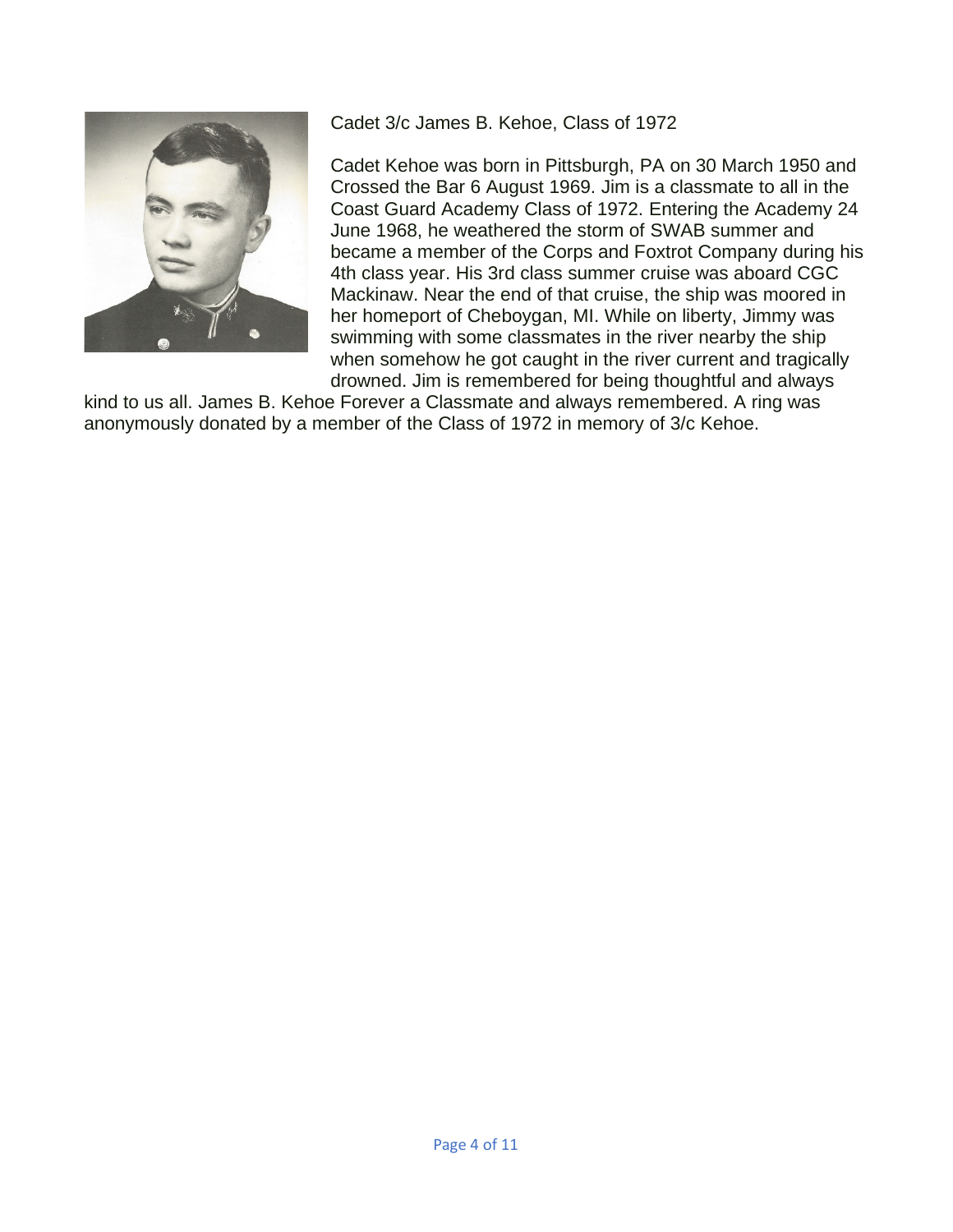

CDR James F. McCarthy III, P.E., Class of 1972

During his Coast Guard career (1972-1993), Mr. McCarthy was initially assigned as Student Engineer/DCA on USCGC JARVIS (WHEC-725): Follow-on tours: CGD(12) Boating Safety. Graduate Student at University of Michigan (Masters Degrees in NavArch /Marine Engineering and Mechanical Engineering). CGD3(mmt) Staff Engineer (Hull, Machinery, and Electrical), CGD3(mio) Hull and Machinery inspector stateside and overseas, G-MTH-3 Naval Architecture Branch and IMO participant, G-MSC Chief, Hull Division, G-ER (Fire Safety). After serving 21 years on active duty, he retired from the Coast Guard, and worked 6 years in the marine industry as a Program Manager / Senior Engineer supporting the MSC, CG and the National Park Service Maritime ships. In 1998, he entered the CG Civil Service and served as Technical Director for many new

and ongoing CG-9 acquisition projects including 8 years on new MACKINAW (WLBB-30), from concept design through its delivery. He later worked on the Response Boat Small (RBS), Over the Horizon (OTH) boat, and Long Range Interceptor (LRI) procurement projects. Professional Licensures: Registered Mechanical Engineering P.E. (1988 - NJ), DHS Certified Acquisition Professional as a Program Manager (Level 3), Test and Evaluation (Level 3), Systems Engineering (Level 3), Logistician (Level 1). He was the 1st DHS level 3 Test and Evaluation certified professional in the CG. He fully retired in 2012 and has taken a proactive role in the LITC program, mentoring six cadets in the class of 2022. Mr. McCarthy enjoys golf, skiing, sailing, but most of all, playing with his 2 grandchildren.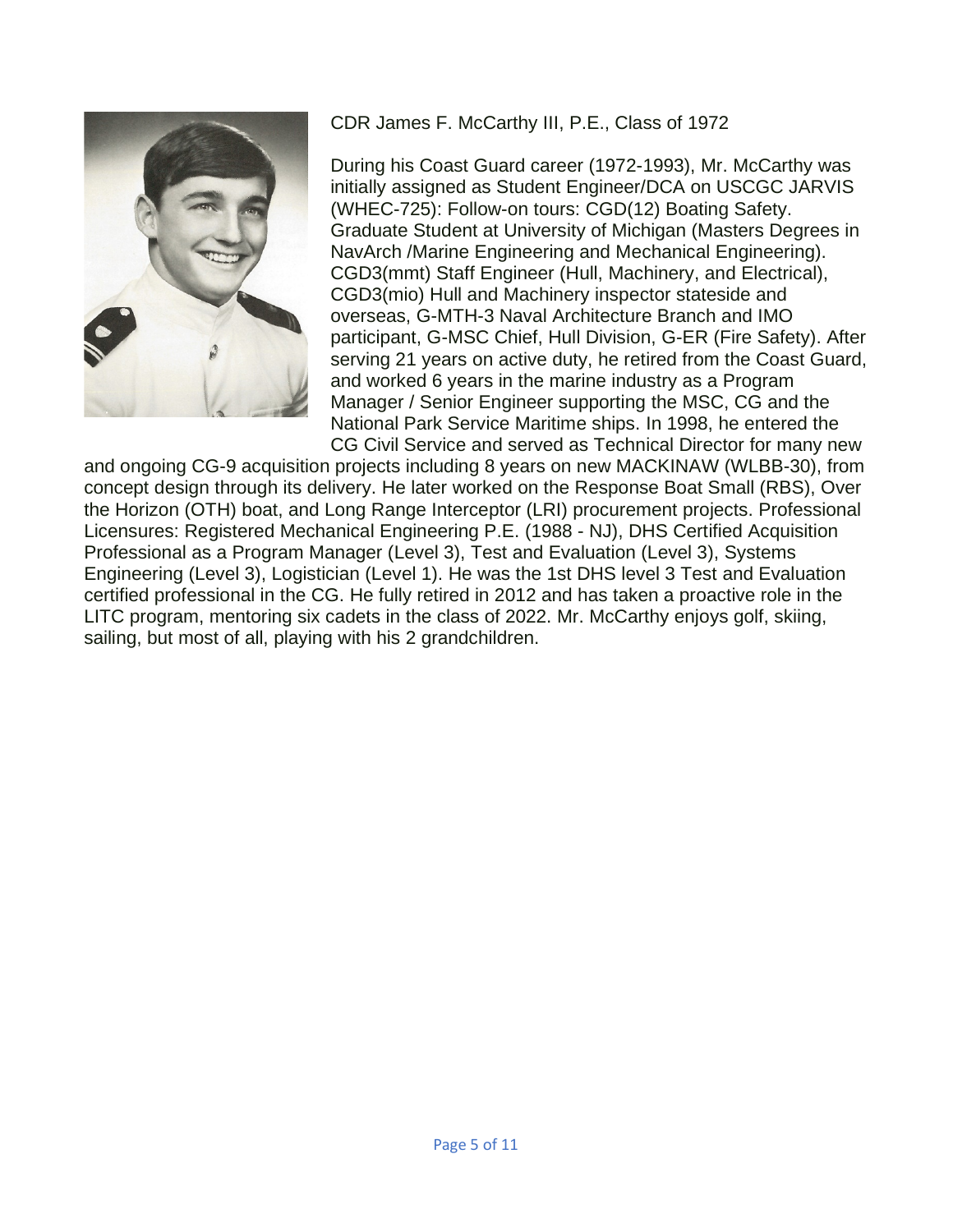

CAPT Terry W. Newell, Class of 1972

CAPT Newell is an honors graduate of the United States Coast Guard Academy and served from 1972-1998. He spent almost his entire career in operations, including thirteen years of sea duty, nine of those years as Commanding Officers of four cutters: WALNUT, BUTTONWOOD, VENTUROUS, and BOUTWELL. Other afloat assignments included DWO on SPAR and XO of RED BEECH. Ashore assignments included Commanding Officer of CG Station Fire Island, two tours in District Eleven in Search & Rescue and then Aids to Navigation. He was Pacific Area Chief of Current Operations, and Maintenance & Logistics Command and Pacific Chief of Inspection Staff. Operational highlights in the latter part of CAPT Newell's career include serving as Commodore of CTU44.7.2. As Commodore, he oversaw 5 HEC/MECs, 5 WPBs, and 2

HH65 AVDETs conducting Alien Migrant Interdiction Ops and Counter Drug Ops. One particular career highlight includes the repatriation of 4,000 Haitians from GITMO to Port-A-Prince while commanding BOUTWELL during a four-month deployment from PACAREA in 1994. Also, while commanding BOUTWELL, in 1996, they intercepted and shadowed a rouge stateless high seas drift net vessel for 14 days covering a 2,000 NM transit through the North Pacific including passage through Super Typhoon Eve, resulting in a subsequent joint boarding / seizure with the Taiwanese Coast Guard. After retiring, CAPT Newell participated in various entrepreneurial ventures. He became a professional trader in equities and futures and wrote his own proprietary computer code to automate his trading business. CAPT Newell and his wife Arlis currently reside in the San Francisco Bay Area and Honolulu.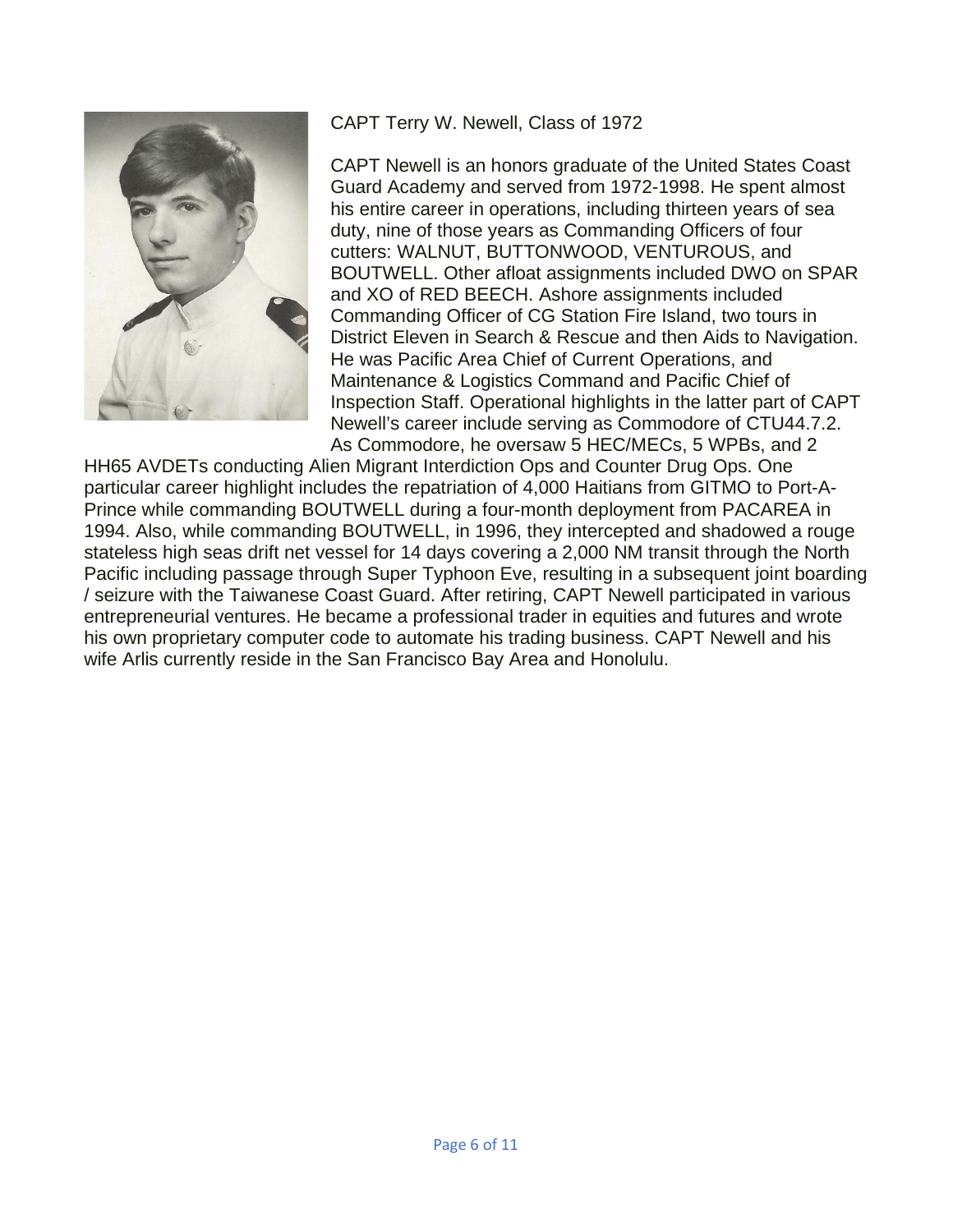

Mr. Bradley J. Niesen, Class of 1972

Mr. Brad Niesen retired in July of 1998, at the rank of captain, after 26 years of service in the U.S. Coast Guard. Following a one-year tour on the USCGC Woodrush, he was assigned to U.S. Navy flight training in Pensacola, Florida. Upon graduating from flight training, he was assigned to a variety of air stations, accumulating over 5,000 flight hours in a wide range of fixed and rotary-wing aircraft. In 1990, he was transferred to USCG Headquarters Office of Operational Law Enforcement, then served for four years as the senior USCG liaison officer to the U.S. Department of State. Immediately following his retirement from the USCG, Mr. Niesen was employed by the State Department as an aviation specialist, where he worked with multiple partner nations in the Western Hemisphere to provide them with aviation assets that were modified to assist in counternarcotics efforts. For the past 20 years, Mr. Niesen has served in

a variety of contract positions with the U.S. Navy and the U.S. Coast Guard, with a primary focus on aviation mission systems and operational data networks. Mr. Niesen has the honor of sponsoring Cadet 3/c Rasa Kirvelevicius through the academy's Link in the Chain program. He has been married for nearly 48 years to the former Miss Jane Tuckerman, of Killingworth, CT. Together, they have 5 children and 11 grandchildren who live in various parts of the country.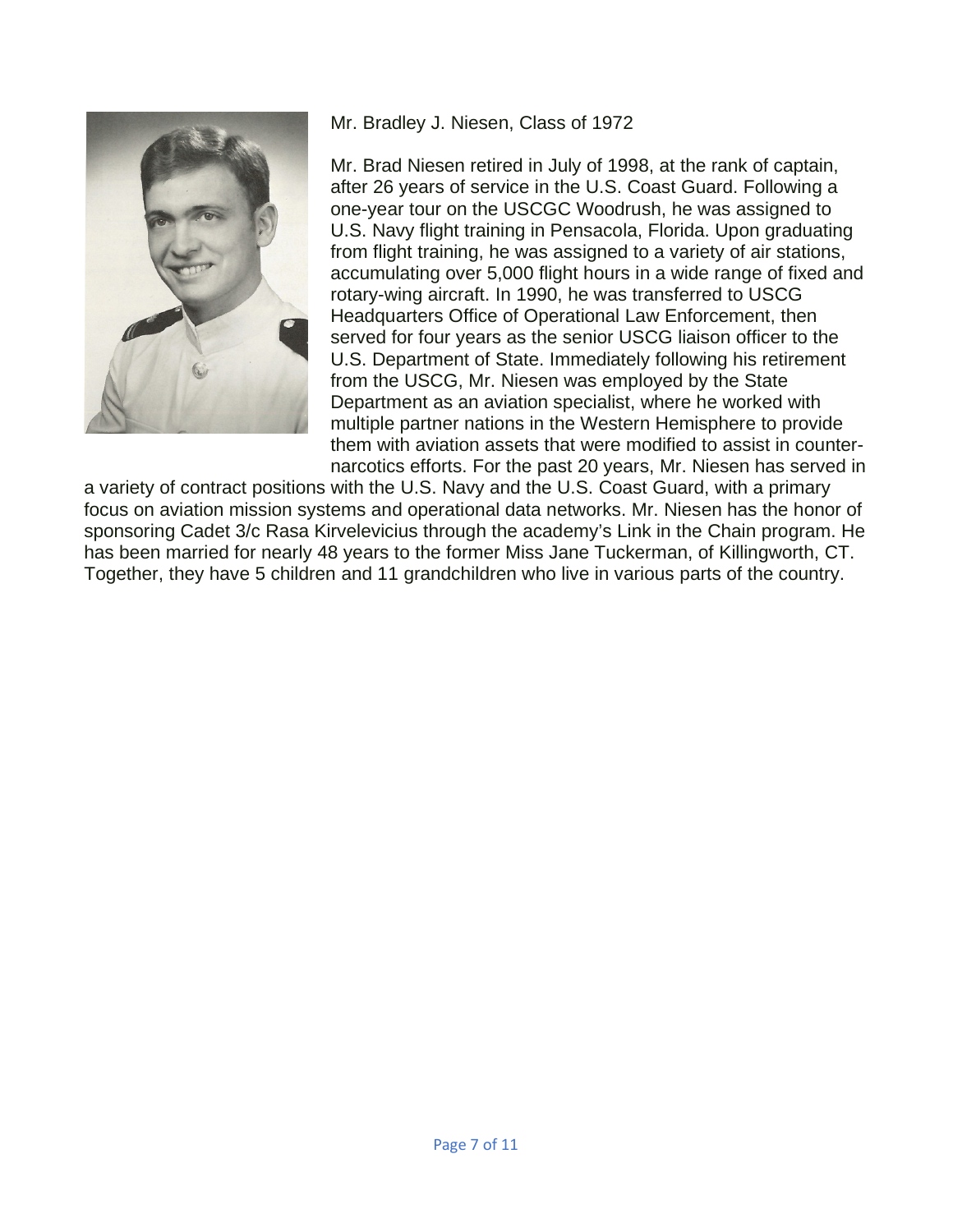

CAPT Thomas C. Paar, USCG (Ret), class of 1972

Captain Paar's 30 year commissioned career included operational tours as DWO, CGC MACKINAW (WAGB 83); OPS, CGC VIGILANT (WMEC 617); XO, CGC DILIGENCE (WMEC 616); CO, CGC THETIS (WMEC 910); and CO, CG Group Miami/Base Miami Beach. Staff tours included 9th District Recruiting, and CGHQ Officer and Enlisted Personnel, and Programs Divisions. He concluded his career as Deputy Commander, CG Personnel Command, Assistant Superintendent, USCGA, and Chief of Staff, Atlantic Area/5th Coast Guard District. Upon retiring from the Coast Guard in 2002, Captain Paar joined the effort to standup the Transportation Security Administration (TSA) serving as Staff Officer to the Administrator. In 2003, he moved to the Department of Homeland Security (DHS) as Staff Officer to the

Deputy Secretary, and in 2005 as Chief of Staff, US Citizenship and Immigration Services. He retired from federal service in 2009 and worked in the private sector for Tesla Laboratories, Inc. a Washington, DC consulting firm. He retired, retired in November 2016 and now works as a Domestic Engineer. In addition to a BS degree earned at the Academy, he also earned an MBA from Marymount University, Arlington VA.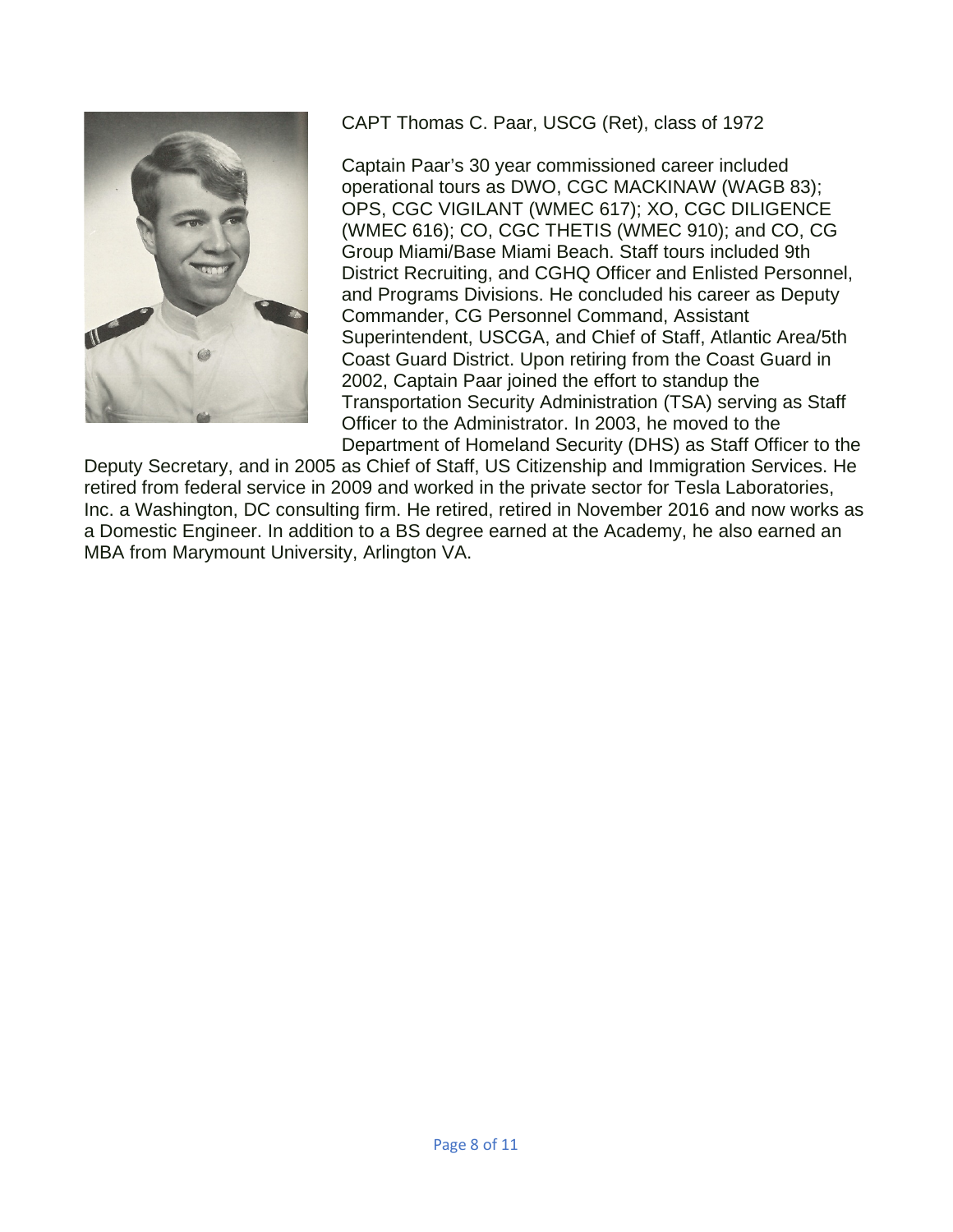

Cadet 2/c Robert J. Schmoeger, Class of 1972

Cadet Schmoeger was born in Oglesby, Illinois on 16 March 1950 and Crossed the Bar 12 March 1971. Bob is a classmate to all in the Coast Guard Academy Class of 1972. Entering the Academy 24 June 1968, he weathered the storm of SWAB summer and became a member of the Corps and Foxtrot Company during his 4th and 3rd class years and of Hotel Company his 2nd class year. During spring of his 2nd class year, he and a group of his classmates were selected to be part of an Exchange Weekend at the US Air Force Academy. Bob tragically died having slipped and fallen over a cliff while jogging on a mountain path near the Air Force Academy. Bob is remembered

as having a positive attitude, always grinning and smiling, an encouragement to us all. Robert J. Schmoeger Forever a Classmate and always remembered. A ring was anonymously donated by a member of the Class of 1972 in memory of 2/c Schmoeger.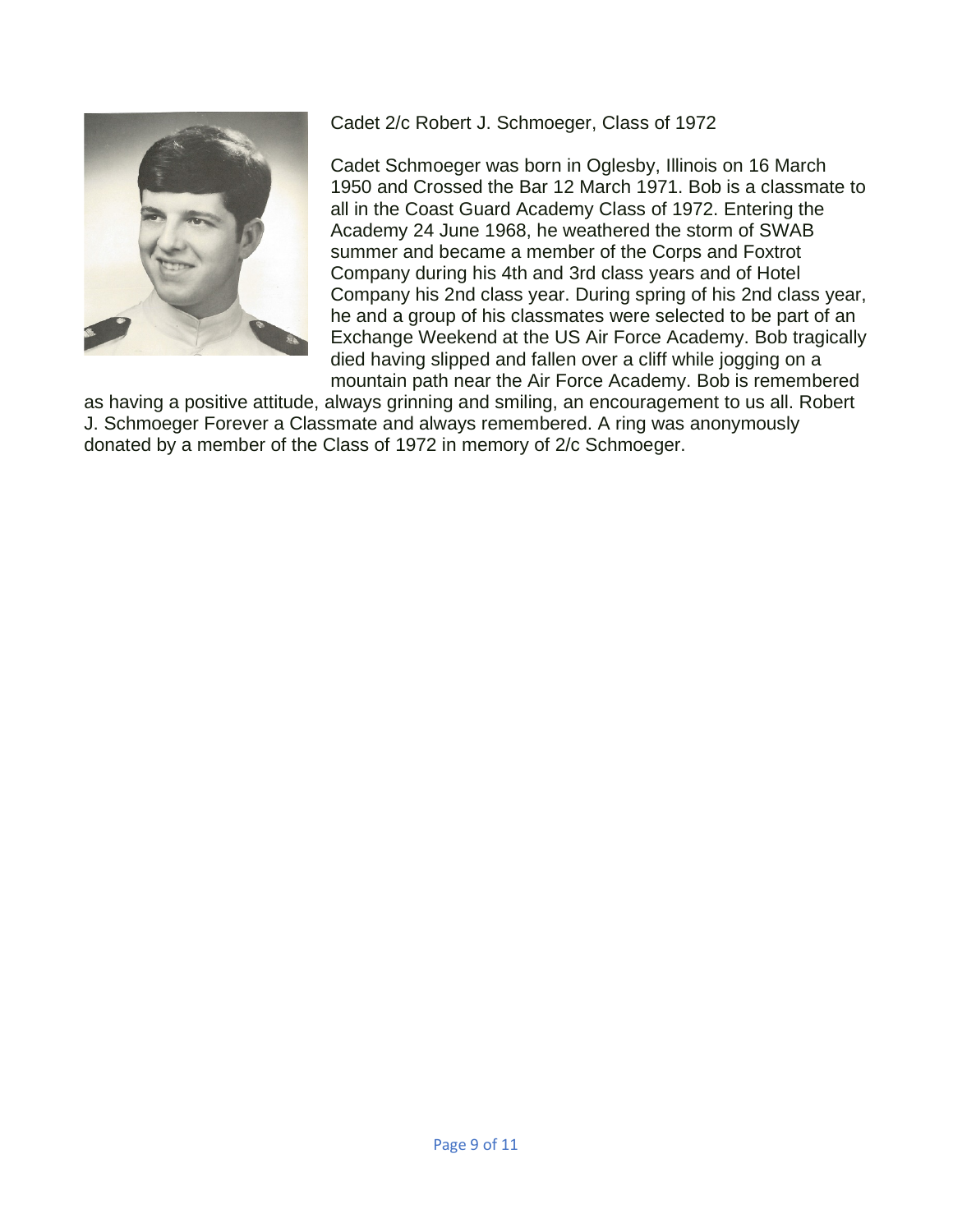

## Mr. Penn F. Shade, Class of 1972

Penn entered the Coast Guard Academy in 1968 from Cambridge Springs, Pennsylvania. During 4/c year he served as class president for the Class of 1972. Following graduation, Penn was assigned to Dauntless (WMEC 624). The Coast Guard's initiation into the current drug interdiction mission began with Penn. Ensign Shade led the Dauntless boarding party that accomplished the Coast Guard's first drug seizure on March 8, 1973. After Dauntless, Shade was selected for flight training at NAS Pensacola. After receiving his wings, LTJG Shade was assigned to CGAS Miami and later to CGAS Cape Cod. In March 1983, LCDR Shade left active duty and served in the Coast Guard Reserve until 1992. His reserve assignments included First District RCC Controller, Executive Officer MSO RU Boston,

and Commanding Officer RU Station Woods Hole. After leaving active duty, Mr. Shade joined American Airlines rising to the level of Captain where he flew the B-727, MD-80, B-737, MD-11, and A-300, flying a mixture of domestic and international routes. After retiring, he became part owner in ePaint Company, a manufacturer of copper-free, anti-fouling paints for the boating industry. Today, Penn spends his time running the business, golfing, woodworking, and volunteering in various community activities.